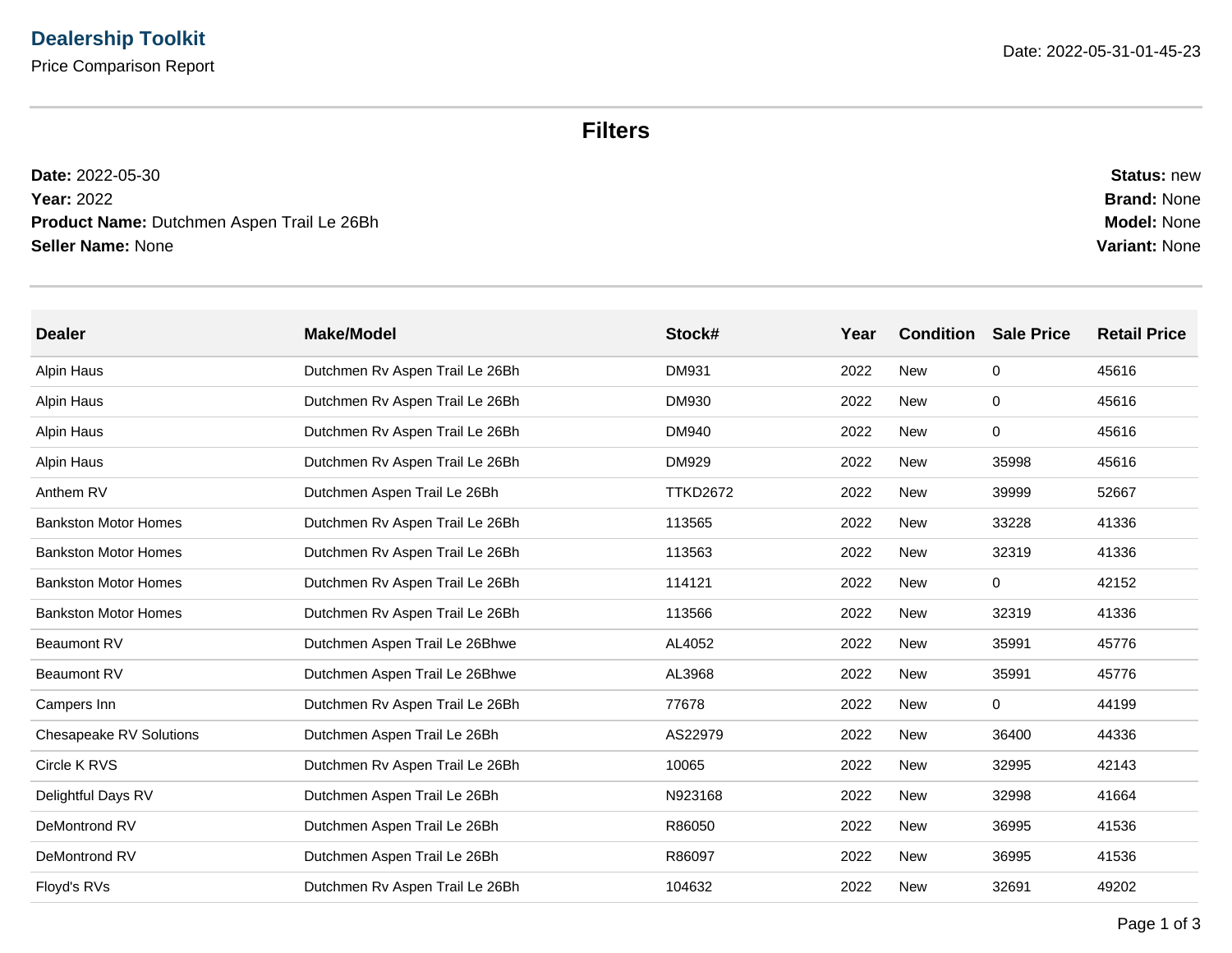## **Dealership Toolkit**

Price Comparison Report

| Floyd's RVs                  | Dutchmen Rv Aspen Trail Le 26Bh | 104644   | 2022 | <b>New</b> | 29592       | 48386 |
|------------------------------|---------------------------------|----------|------|------------|-------------|-------|
| Floyd's RVs                  | Dutchmen Rv Aspen Trail Le 26Bh | 104705   | 2022 | New        | 33975       | 49202 |
| Floyd's RVs                  | Dutchmen Rv Aspen Trail Le 26Bh | 104605   | 2022 | New        | 38814       | 49202 |
| Galpin RV                    | Dutchmen Aspen Trail Le 26Bh    | 22252    | 2022 | New        | 38779       | 42152 |
| Greenlawn Rv                 | Dutchmen Rv Aspen Trail Le 26Bh | 12153    | 2022 | New        | 33995       | 41336 |
| Kunes Country Destination RV | Dutchmen Rv Aspen Trail Le 26Bh | 17V465   | 2022 | <b>New</b> | 34995       | 46952 |
| Kunes Country Destination RV | Dutchmen Rv Aspen Trail Le 26Bh | 18V802   | 2022 | <b>New</b> | 33995       | 46952 |
| Kunes Country Destination RV | Dutchmen Rv Aspen Trail Le 26Bh | 17V465   | 2022 | New        | 34995       | 46952 |
| Kunes Country Destination RV | Dutchmen Rv Aspen Trail Le 26Bh | 18V802   | 2022 | New        | 33995       | 46952 |
| Kunes Country Destination RV | Dutchmen Rv Aspen Trail Le 26Bh | 17V465   | 2022 | <b>New</b> | 34995       | 46952 |
| Kunes Country Destination RV | Dutchmen Rv Aspen Trail Le 26Bh | 18V802   | 2022 | New        | 33995       | 46952 |
| Kunes Country Destination RV | Dutchmen Rv Aspen Trail Le 26Bh | 18V802   | 2022 | New        | 33995       | 46952 |
| Kunes Country Destination RV | Dutchmen Rv Aspen Trail Le 26Bh | 18V802   | 2022 | New        | 33995       | 46952 |
| Kunes Country Destination RV | Dutchmen Rv Aspen Trail Le 26Bh | 17V465   | 2022 | New        | 34995       | 46952 |
| Kunes Country Destination RV | Dutchmen Rv Aspen Trail Le 26Bh | 17V465   | 2022 | <b>New</b> | 34995       | 46952 |
| Lazydays RV                  | Dutchmen Aspen Trail Le 26Bh    | 21099230 | 2022 | <b>New</b> | 0           | 45815 |
| Lazydays RV                  | Dutchmen Aspen Trail Le 26Bh    | 21099083 | 2022 | New        | 0           | 45815 |
| Lazydays RV                  | Dutchmen Aspen Trail Le 26Bh    | 21099403 | 2022 | New        | $\mathsf 0$ | 41686 |
| McKay's RV & Marine Center   | Dutchmen Aspen Trail Le 26Bh    | N8923175 | 2022 | <b>New</b> | 40685       | 43856 |
| Nohr's RV Center             | Dutchmen Aspen Trail Le 26Bh    | N4-2188  | 2022 | New        | 39999       | 50176 |
| Nohr's RV Center             | Dutchmen Aspen Trail Le 26Bhwe  | N2-2150  | 2022 | New        | 36999       | 50176 |
| Openroad RV Center           | Dutchmen Rv Aspen Trail 26Bhwe  | AT574    | 2022 | New        | 37995       | 45992 |
| Openroad RV Center           | Dutchmen Rv Aspen Trail 26Bhwe  | AT531    | 2022 | New        | 37995       | 45992 |
| Openroad RV Center           | Dutchmen Rv Aspen Trail 26Bhwe  | AT586    | 2022 | <b>New</b> | 37995       | 45992 |
| Openroad RV Center           | Dutchmen Rv Aspen Trail 26Bhwe  | AT640    | 2022 | New        | 37995       | 45992 |
| Openroad RV Center           | Dutchmen Rv Aspen Trail 26Bhwe  | AT639    | 2022 | New        | 37995       | 45992 |